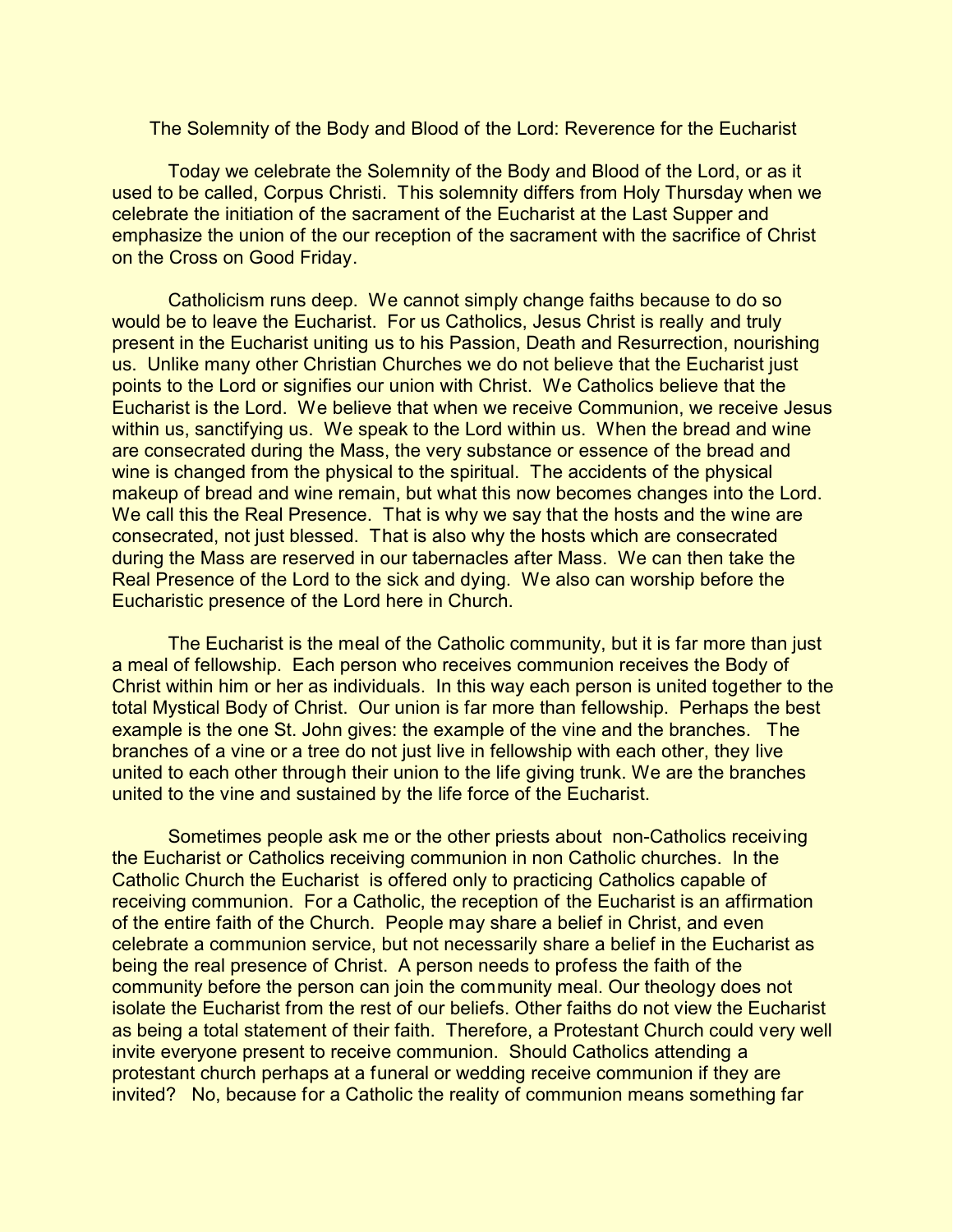more profound than it does for a non-Catholic.

Catholics in the state of grace are invited to receive communion? State of Grace? Do you remember that term? It is used to refer to a person who has not destroyed the life of God received at baptism by committing a grave or mortal sin. If a person has refused to worship, engaged in serious immoral practices, etc, making the conscious choice to put this before God, that person needs to reestablish the life of God through confession before receiving communion. By the way, if a person has any doubt regarding whether that person has committed a serious sin, then the person has not committed a serious sin. A sin is only mortal when it is known to be mortal and has been freely chosen.

Only Catholics who know that they have lost their relationship to God are excluded from the Eucharist. This is an area where there has been a lot of false information being circulated with regard to the situation of people who are separated or divorced. The only people who are excluded from the Eucharist are those who have attempted marriage outside the Church. They are not excommunicated, but they are separated from the Eucharist. If a person married outside of the Church wants to rectify this situation, the Church can investigate to see if the marriage can celebrated within the Church. This is what we call a marriage convalidation. After the convalidation, the person or people can return to receiving communion. Those who are separated or divorced but not remarried outside the Church are welcome to receive communion. People should not listen to anyone telling them anything different.

The Solemnity of the Body and Blood of the Lord is a good time for a bit of a refresher regarding proper reverence in the church and when receiving communion. Because we believe that Jesus in present in the Blessed Sacrament within our tabernacles, we need to show reverence in Church. When we enter a pew, we need to genuflect, bend the right knee. If we have bad knees and cannot genuflect, we should bow. Once in our place, we should say a prayer of greeting to the Lord. At communion time we make a gesture of reverence before receiving. Our Diocese has issued the directive that this should be a small bow. Some people genuflect. Some even go down to their knees. Neither is necessary and can tie up the communion line, but If a person's conscience is saying that this is what he or she needs to do, then so be it, as long as the action in one of reverence, not a declaration of piety for others to notice. When we receive the consecrated host on our tongues, we need to be sure that the minister of the Eucharist has access to our tongues. We should not just open our mouths. That often results in the minister's fingers touching the person's mouth. When we receive by hand, we should place one hand over the other, step aside, and then consume the consecrate host immediately. The most important practice we must have comes next. We need to speak to the Lord within us. We need to pray directly to Jesus inside of us in the Eucharist. It so wrong and so disrespectful to the Presence of the Lord for us to receive communion and then ignore the One within us.

We have been entrusted with the Body of Christ. We must care for this gift properly. The Solemnity of the Body and Blood of the Lord leads us to reflect on the